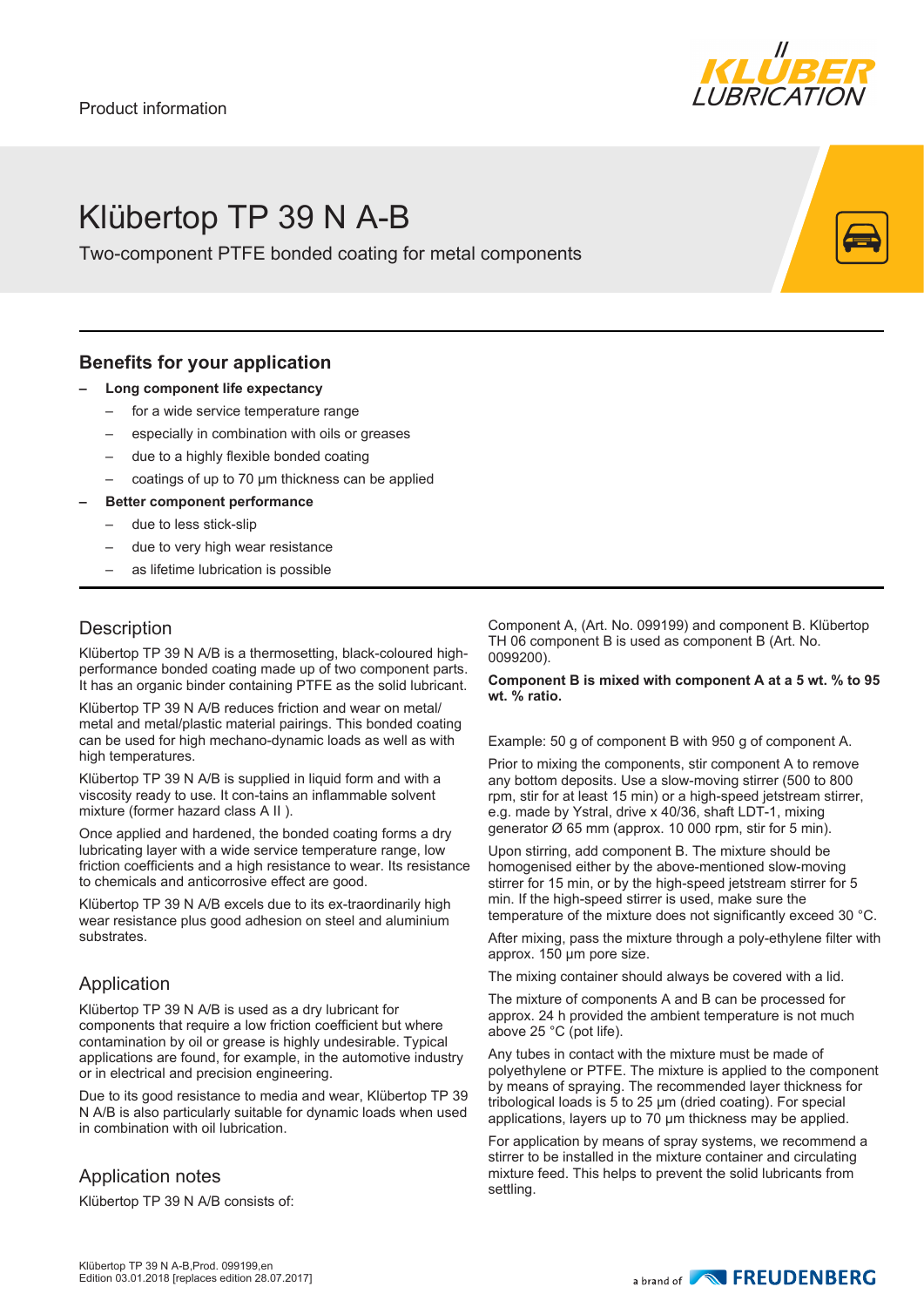## Klübertop TP 39 N A-B

Two-component PTFE bonded coating for metal components

Please ensure that the relative atmospheric humidity is fairly low (max. 60 %) during application processes (coating and deaeriation).

If atmospheric humidity is too high, water will be absorbed into the wet applied film (product is hygroscopic). This may impair the lubricating film's performance, especially if the coating is applied wet-on-wet.

To clean the spray equipment and dilute the bonded coating, the Klüber solvent and cleaning agent SOLUTIN C 10 (Art. No. 058036) may be used.

Opened containers of both components should be closed again immediately after use.

When subjected to a heat treatment of 100 °C the coated parts are dry to the touch after approx. 6-8 minutes.

### **Drying / hardening**

**The coating is hardened at 230 °C object temperature for at least 15 min**.

The product will only offer its full performance if hardened completely as described. To obtain a bubble-free coating, especially when its thickness is > 15 µm, the coated component should be allowed to deaerate for 10 to 15 min at a temperature between 80 °C and 120 °C prior to hardening at 230 °C.

#### **Pretreatment**

To attain optimum adhesion of the bonded coating, the component surface must be cleaned and degreased. It should also be roughened prior to coating, either by means of sandblasting or application of a phosphate layer. When applied under bonded coatings, phosphate layers help to increase corrosion resistance.

The maximum storage temperature of 25 °C should not be exceeded but for a short time.

### Material safety data sheets

Material safety data sheets can be requested via our website www.klueber.com. You may also obtain them through your contact person at Klüber Lubrication.

| <b>Pack sizes</b> | Klübertop TP 39 N A/<br><b>BKomp. A</b> |
|-------------------|-----------------------------------------|
| Can 950 ml        |                                         |
| Bucket 17.1 I     |                                         |
| Bottle 50 ml      | $\overline{\phantom{a}}$                |
| Can 900 ml        | $\overline{\phantom{a}}$                |

| <b>Product data</b>                                                                                               | Klübertop TP 39 N A/<br><b>BKomp. A</b> |  |  |  |  |  |  |  |  |
|-------------------------------------------------------------------------------------------------------------------|-----------------------------------------|--|--|--|--|--|--|--|--|
| Article number                                                                                                    | 099199                                  |  |  |  |  |  |  |  |  |
| Service temperature, lower limiting value (standard mixture)                                                      | -40 $^{\circ}$ C                        |  |  |  |  |  |  |  |  |
| Operating temperature, upper limit value (standard mixture)                                                       | 230 °C                                  |  |  |  |  |  |  |  |  |
| Colour space                                                                                                      | black                                   |  |  |  |  |  |  |  |  |
| Colour space, (standard mixture)                                                                                  | black                                   |  |  |  |  |  |  |  |  |
| Texture                                                                                                           | liquid                                  |  |  |  |  |  |  |  |  |
| Density, DIN EN ISO 2811, at 20 °C                                                                                | approx. $1.05$ g/cm <sup>3</sup>        |  |  |  |  |  |  |  |  |
| Density DIN EN ISO 2811, 20°C (standard mixture)                                                                  | approx. $1.05$ g/cm <sup>3</sup>        |  |  |  |  |  |  |  |  |
| Non-volatile matter, DIN EN ISO 3251, t=1h, T=230°C, recirculating air drying cabinet, dish<br>d <sub>10 cm</sub> | approx. 26 % by weight                  |  |  |  |  |  |  |  |  |
| Mixing ratio of components (standard mixture)                                                                     | 95:5                                    |  |  |  |  |  |  |  |  |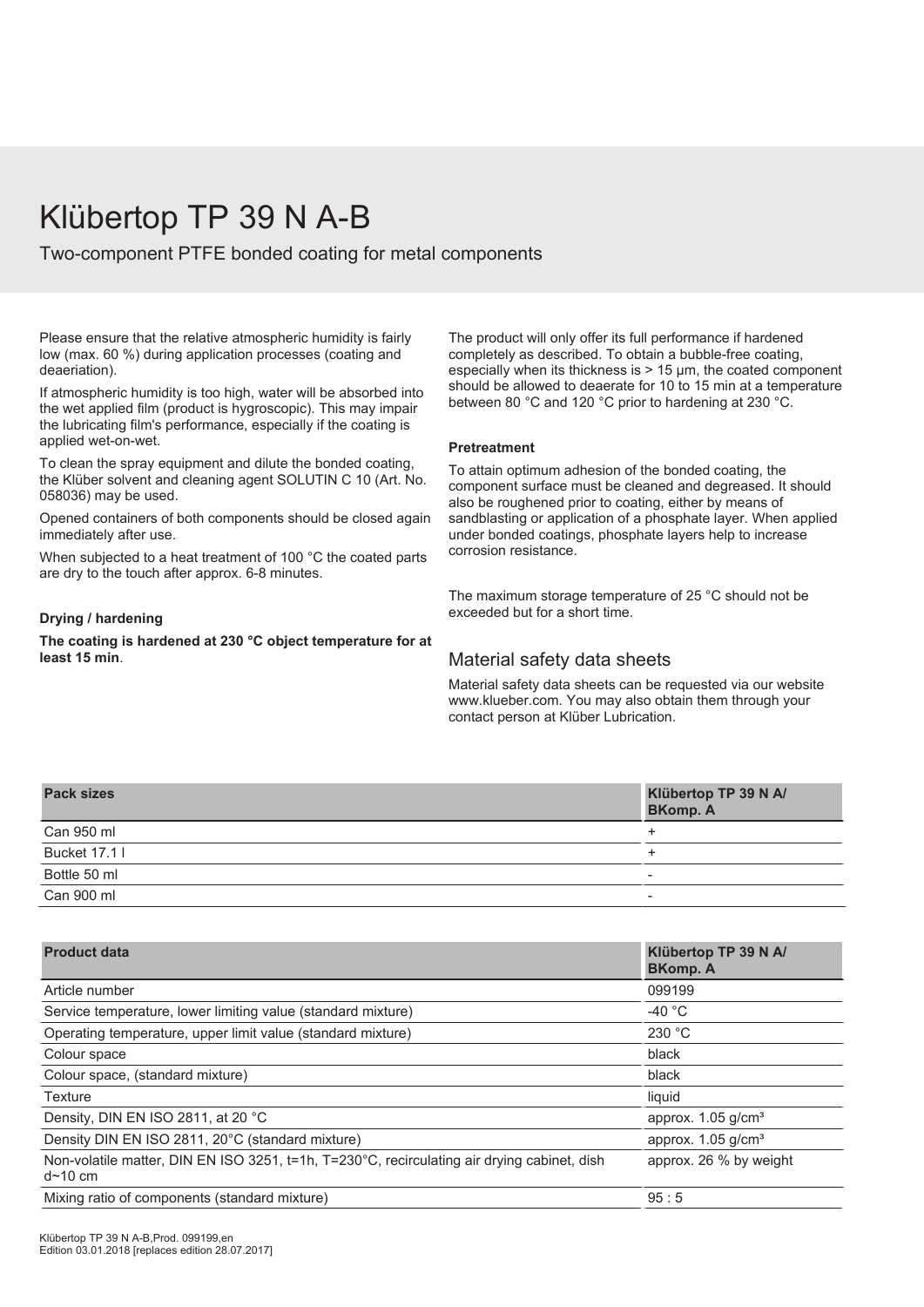

| <b>Product data</b>                                                                                                                                                                                               | Klübertop TP 39 N A/<br><b>BKomp. A</b> |  |  |  |  |  |  |  |
|-------------------------------------------------------------------------------------------------------------------------------------------------------------------------------------------------------------------|-----------------------------------------|--|--|--|--|--|--|--|
| Runout time, DIN EN ISO 2431, with flow cups, 3 mm nozzle                                                                                                                                                         |                                         |  |  |  |  |  |  |  |
| Runout time, DIN EN ISO 2431, with flow cups, nozzle 6 mm                                                                                                                                                         | approx. 53 s                            |  |  |  |  |  |  |  |
| Flash point, DIN EN ISO 1516, -30 °C to 110 °C                                                                                                                                                                    | approx. 28 °C                           |  |  |  |  |  |  |  |
| Runout time, DIN EN ISO 2431, with flow cups, 6 mm nozzle (standard mixture)                                                                                                                                      | approx. 45 s                            |  |  |  |  |  |  |  |
| Salt spray test, DIN EN ISO 9227, 5% NaCL, temperature 35°C, material steel ST 1405, layer<br>thickness 15 µm, corrosion after                                                                                    | $= 180 h$                               |  |  |  |  |  |  |  |
| Salt spray test, DIN EN ISO 9227, linked with DIN EN ISO 7253, 5% NaCl, temperature 35°C,<br>material steel zinc-phosphatized, layer thickness 15 µm, corrosion after                                             | $>= 500 h$                              |  |  |  |  |  |  |  |
| Friction coefficient, Tannert sliding indicator, room temperature, vmax = $0.243$ mm/s, F = $50$ -<br>300 N                                                                                                       | approx. 0.03                            |  |  |  |  |  |  |  |
| Yield with a tribo-film thickness of 15 micrometer (standard mixture)                                                                                                                                             | approx. 13.5 m <sup>2</sup> /l          |  |  |  |  |  |  |  |
| AC <sup>2</sup> T sliding friction test rig, ball/disc, $T = 20^{\circ}$ C, $v = 0.16$ m/s, $F = 30$ N, layer thickness = 15 µm                                                                                   | $>= 120$ min                            |  |  |  |  |  |  |  |
| AC <sup>2</sup> T sliding friction test rig ball/disc, ambient temperature, $v = 0.16$ m/s, $F = 30$ N, friction<br>coefficient µ                                                                                 | approx. 0.15                            |  |  |  |  |  |  |  |
| AC <sup>2</sup> T sliding friction test rig ball/disc, ambient temperature, $v = 0.16$ m/s, $F = 50$ N, friction<br>coefficient µ                                                                                 | approx. 0.1                             |  |  |  |  |  |  |  |
| AC <sup>2</sup> T sliding friction test rig, ball/disc, ambient temperature, $v = 0.16$ m/s, F = 50 N, layer<br>thickness = $15 \mu m$                                                                            | approx. 10 min                          |  |  |  |  |  |  |  |
| Cross-cut adhesion (test plate), PA-063 based on DIN EN ISO 2409, value                                                                                                                                           | 0 Gt                                    |  |  |  |  |  |  |  |
| Mandrel bending test, DIN EN ISO 1519, material tinplate, layer thickness 10 - 80 µm,<br>temperature -40 °C, mandrel diameter 2 mm                                                                                | passed                                  |  |  |  |  |  |  |  |
| Media resistance of coatings, based on DIN EN ISO 2812-1, tested at room temperature, layer<br>thickness approx. 15 µm, substrate steel, medium 0.1n hydrochloric acid, result: film resistant,<br>tested up to   | 1 000 h                                 |  |  |  |  |  |  |  |
| Media resistance of coatings, based on DIN EN ISO 2812-1, tested at room temperature, layer<br>thickness approx. 15 µm, substrate steel, medium diester oil, result: film resistant, tested up to                 | 1 000 h                                 |  |  |  |  |  |  |  |
| Media resistance of coatings, based on DIN EN ISO 2812-1, tested at room temperature, layer<br>thickness approx. 15 µm, substrate steel, medium soda lye, result: film resistant, tested up to                    | 1 000 h                                 |  |  |  |  |  |  |  |
| Media resistance of coatings, based on DIN EN ISO 2812-1, tested at room temperature, layer<br>thickness approx. 15 um, material steel ST 1303, medium doped mineral oil, result: film<br>resistant, tested up to | 1 000 h                                 |  |  |  |  |  |  |  |
| Minimum shelf life from the date of manufacture - in a dry, frost-free place and in the unopened<br>original container, approx.                                                                                   | 12 months                               |  |  |  |  |  |  |  |